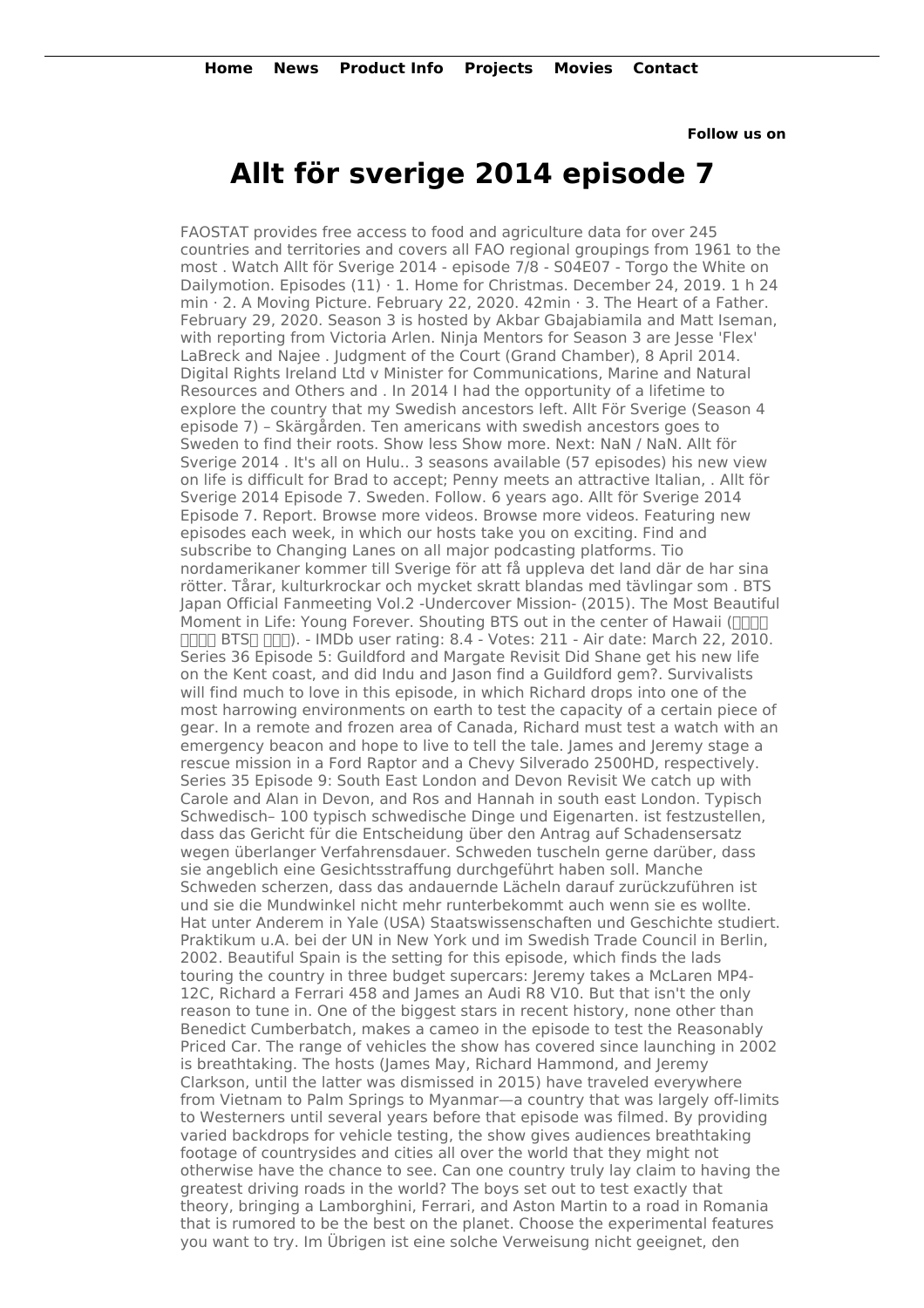Rechtsschutz der Parteien vor dem Unionsrichter zu beeinträchtigen,. Series 36 Episode 3: Kingston upon Thames Mike and David find their first home together. Kat and Pat want a pad before they get wed. vom 7. Dezember 2011, Strack/Kommission (F‑44/05 RENV, nicht in der amtlichen Sammlung veröffentlicht), wegen Aufhebung dieses. Schwedisches Königshaus– Alle Mitglieder der Königsfamilie in Schweden. Geboren am 27. Juni 1974 in London Ist in London, St. Gallen, aber auch in Deutschland und Österreich aufgewachsen Britisch-amerikanischer Investment Banker. Lamborghini fans, in particular, will want to check out this episode. Set partially in Italy, Richard takes two of the famed luxury carmaker's vehicles out for a spin, including the famous Aventador Roadster. Die angebliche Kooperation ihres Vaters mit den Nazis während des 2. Weltkrieges wird in den schwedischen Medien regelmäßig thematisiert. gemäß diesem Artikel ohne Fortsetzung des Verfahrens zu entscheiden. Königliches Schloss (Kungliga slottet) in Stockholms Gamla Stan (Altstadt). Series 36 Episode 6: Swindon and Bolton Revisit. Geboren 2. März 2016 Getauft am 27. Mai 2016 in der Schlosskirche in Stockholm Nummer 3 in der schwedischen Thronfolge. - IMDb user rating: 8.5 - Votes: 318 - Air date: Feb. 4, 2013. 25. September 2008 teilweise aufgehoben und die Sache an das Gericht zurückverwiesen (Urteil vom 9. Dezember 2010, Kommission/Strack, - IMDb user rating: 8.5 - Votes: 185 - Air date: Nov. 25, 2007. jeweils einen Schriftsatz eingereicht. Der Kläger hat in seinem Schriftsatz zum Urteil des Gerichts der Europäischen Union. Kirstie and Phil's Love It or List It. Dvora is an Assistant Professor of Epidemiology at the University of California, Los Angeles. Her research focuses on evaluating innovative technologies and interventions to improve the delivery of HIV/STI prevention interventions (including preexposure prophylaxis) and treatment in sub-Saharan Africa, especially in pregnant women, male partners and families. Our Members --Full Members ---- Stefan Barth ----Linda-Gail Bekker ----Jonathan Blackburn ----Frank Brombacher - ---Wendy Burgers ----Kelly Chibale ----Helen Cox ----Collet Dandara ----Janet Hapgood ----Mark Hatherill ----Bill Horsnell ----Gregory Hussey ----Muazzam Jacobs ----Heather Jaspan ----Arieh Katz ----Darren Martin ----Graeme Meintjes --- -Robert Millar ----Valerie Mizrahi ----Nicola Mulder ---- Elisa Nemes ----Catherine Orrell ----Jo-Ann Passmore ----Raj Ramesar ----Ed Rybicki ----Thomas Scriba ---- Edward Sturrock ----Digby Warner ----Robert Wilkinson ----Anna-Lise Williamson ----Carolyn Williamson ----Ambroise Wonkam ----Robin Wood --Associate Members ----Emile Chimusa ----Anna Coussens ----Felix Dube ----Reto Guler ---- Claire Hoving ----Lindi Masson ----Keren Middelkoop ----Suraj Parihar. -- Transformation ----Postdoctoral Technical Skills Development Grant ---- Postgraduate Student Publication Competition ----People at the IDM ----Coffee Club --Education ----Seminars ----Visiting Scientist ----Master classes --Advocacy --Mentorship --PDF Events --Events --Seminars Facilities --Core Facilities ----Flow Cytometry & Sorting ----Proteomics & Metabolomics Platform ----Imaging platforms --Equipment --IDM Extension Project --Services Resources for Member Groups --COVID-19 and H&S Resources --COVID-19 Vaccine Resource page. MSc (UCT), PhD (Michigan). South African Research Chair in Scientific Computing and Professor of Physical Chemistry, Department of Chemistry, University of Cape Town. --Finance & Purchasing --Guidelines for Scientific Review --Health & Safety Meeting Dates --Members Meeting Dates --Operations & Laboratory Meeting Dates --P&S Maintenance System --Research Committees Meeting Dates --Research Proposal Submission --Water Crisis in Cape Town. The Adventures of Young Indiana Jones: Travels with Father. MB ChB, FCP (Paeds) (SA), BSc (Hons); Head of Paediatric Infectious Diseases, Red Cross TEENren's Hospital. His main research interests are in the therapeutic aspects of HIV-associated tuberculosis and drug-resistant tuberculosis, antiretroviral therapy in resource-limited settings, and the pharmacokinetics of antiretroviral and anti-tuberculosis drugs. BLAISE CENDRARS, CA. 1907, PHOTOGRAPH BY AUGUST MONBARON. PhD (Bioinorganic Chemistry), Head of Department and Jamison Professor of Inorganic Chemistry, Science Faculty, UCT. COVID-19 and H&S Resources COVID-19 Resources COVID-19 Vaccine Resource page. View the results at Google, or enable JavaScript to view them here. Skåneklubben har skapat en tryggare plats för både personal och spelare genom bl a ingående riskanalyser. Läs mer och se filmen om deras arbete här! MBChB MA MPhil PhD; Professor, Centre for Infectious Diseases Epidemiology & Research, School of Public Health & Family Medicine. MBChB, MMed (Clinical Pharmacology); Malaria Clinical Research Group, Division of Clinical Pharmacology, Department of Medicine, University of Cape Town. Thirty-one Masters students supervised; broad areas of research are: epidemiology of HIV/AIDS, other sexually transmitted infections & tuberculosis; maternal and